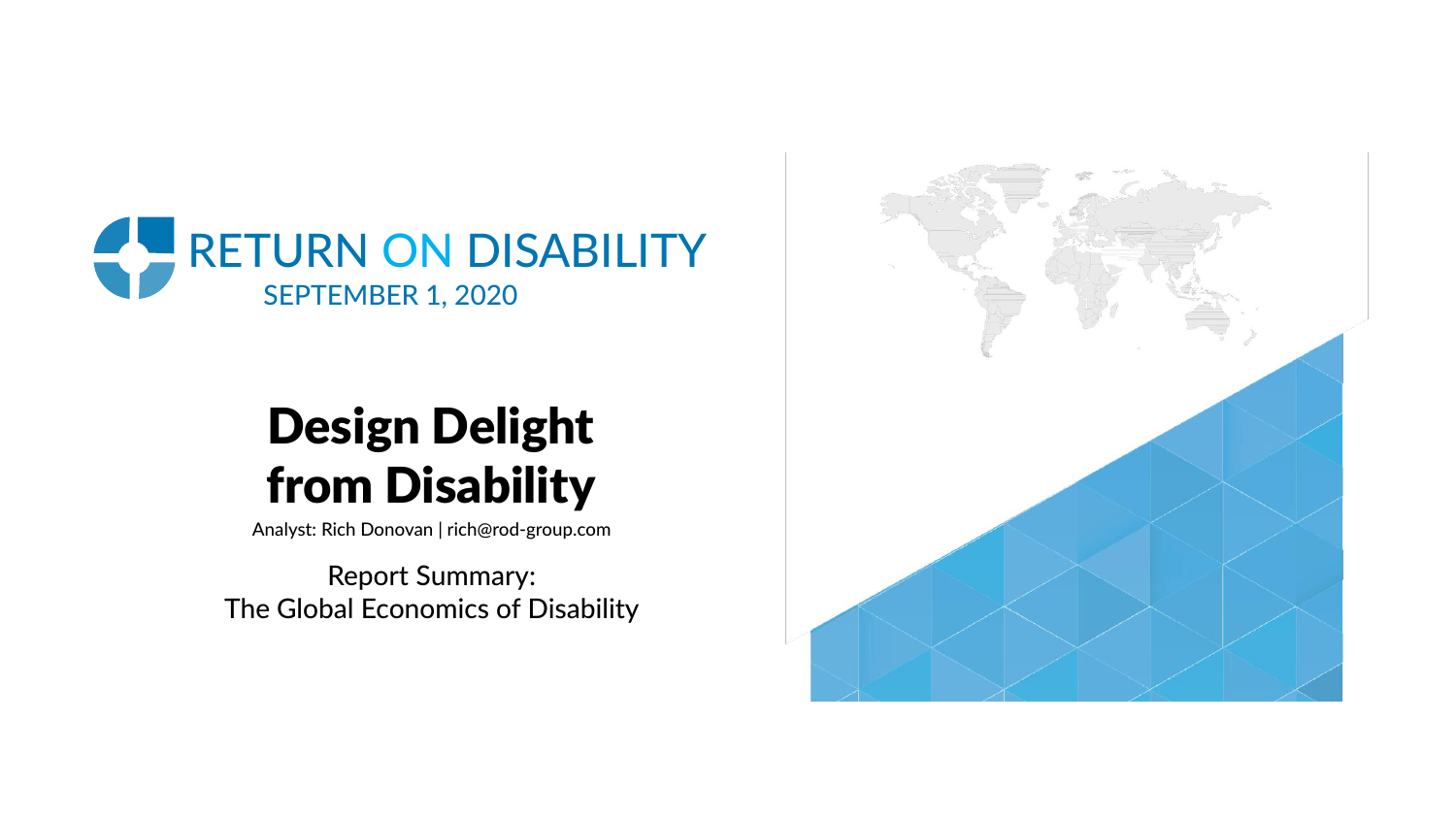# An Emerging Market Larger than China

With an estimated population of 1.85 billion, people with disabilities (PWD) are an emerging market larger than China. Their Friends and Family add another 3.3 billion potential consumers who act on their emotional connection to PWD. Together, disability touches 73% of consumers.

## Together, the disability market controls over \$13 trillion In disposable income.

Disability is amplified human functionality. How people experience products and services is materially affected by the way they interact with people and objects. These functional realities and interactions change with situation, age, technology and macro trends. The experiences of people with disabilities inform core design and process for outsized returns. Enterprises seeking new ways to create value for stakeholders have a strong interest in attracting the spending of this increasingly powerful cohort. Companies and brands seeking to maximize returns in a market rewarding innovation have placed disability at the core of consumer insights and design.

# What is Delight?

Throughout this paper we refer to "delight". Delight in our context is used as a benchmark for customer satisfaction. While some view satisfaction as binary, our view is that a demand can be fulfilled in many ways, using multiple factors. By acting on these factors, brands can increase the strength of satisfaction to gain pricing power and repeat purchases to grow revenue. In a competitive environment for customer transactions, the strength of satisfaction can maximize revenue over the lifetime of a customer. For customers, people enjoy maximum satisfaction.

Delight is measured by "wow". The simple question, "does it make you say wow?" is used by our team to define whether delight has occurred. "Wow" delivers beyond expectation, putting brands in a strong competitive position for medium- to long-term maximum value creation. In a disability market context, "wow" is an extreme change from expectations of mere "accessibility". It allows our clients to get beyond poor legal/regulatory regimes and focus on what matters to all of their customers. "Wow" also makes some uncomfortable, because it is a non-standard benchmark. Solving for uncomfortable causes innovation.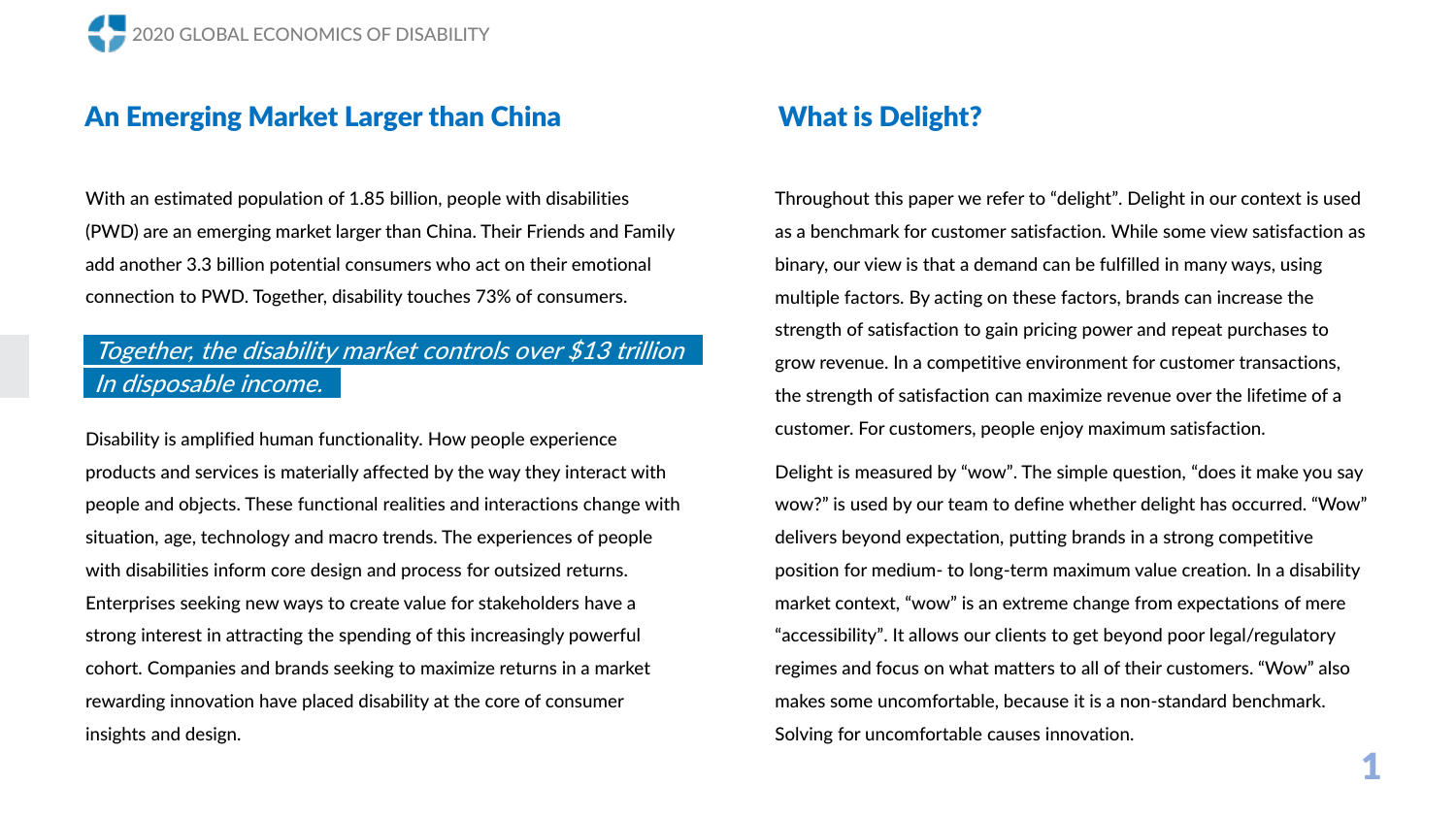

## Executive Summary

At 1.85 billion people globally<sup>1</sup>, people with disabilities (PWD) represent more than one in four on the planet— a market larger than China. Unlocking the potential of this large subset of the global marketplace will have a transformative effect on economic growth, public and private institutional cash flows, and on how economies manage an aging population.

#### Data Drives Design

Disability is not yet a material contributor to the profitability of the typical company. While firms like Google, Apple, and Amazon are acting in material ways, most organizations are oblivious to the opportunity that PWD represent. Regulations in G-10 nations have set hiring quotas, operating standards, and tax measures to create PWD hiring incentives for private business. However, this should not be the focus of profit-seeking entities. Rather, marketing to the 73% of the marketplace that disability touches has a greater impact on the creation of both shareholder and social value.

As global organizations begin to value the unique methods that PWD employ to navigate a world not built for their functionality, facts are clear:

- PWD and their Friends & Family represent 73% of consumers whose identity and functionality are critical to making purchasing decisions.
- Most companies focus on compliance, not value creation, when it comes to PWD. They are missing their biggest value driver: serving PWD as customers.
- 25.7% of the largest U.S.-based public companies that Return on Disability Group has analyzed indicate an interest in this market, up from 24.0% in 2016, the last release of this data. 3.6% of these 1,283 firms back that interest up with measurable effort that is material to shareholder value, down from 4.0% in 2016.
- 30.1% of the largest Canadian public companies indicate an interest in this market, up from 25.0% in 2016. 6.2% of these 259 firms amplify that interest with measurable effort that is material to shareholder value, up from 4.0% in 2016.
- There are repeatable successes in delighting the disability market.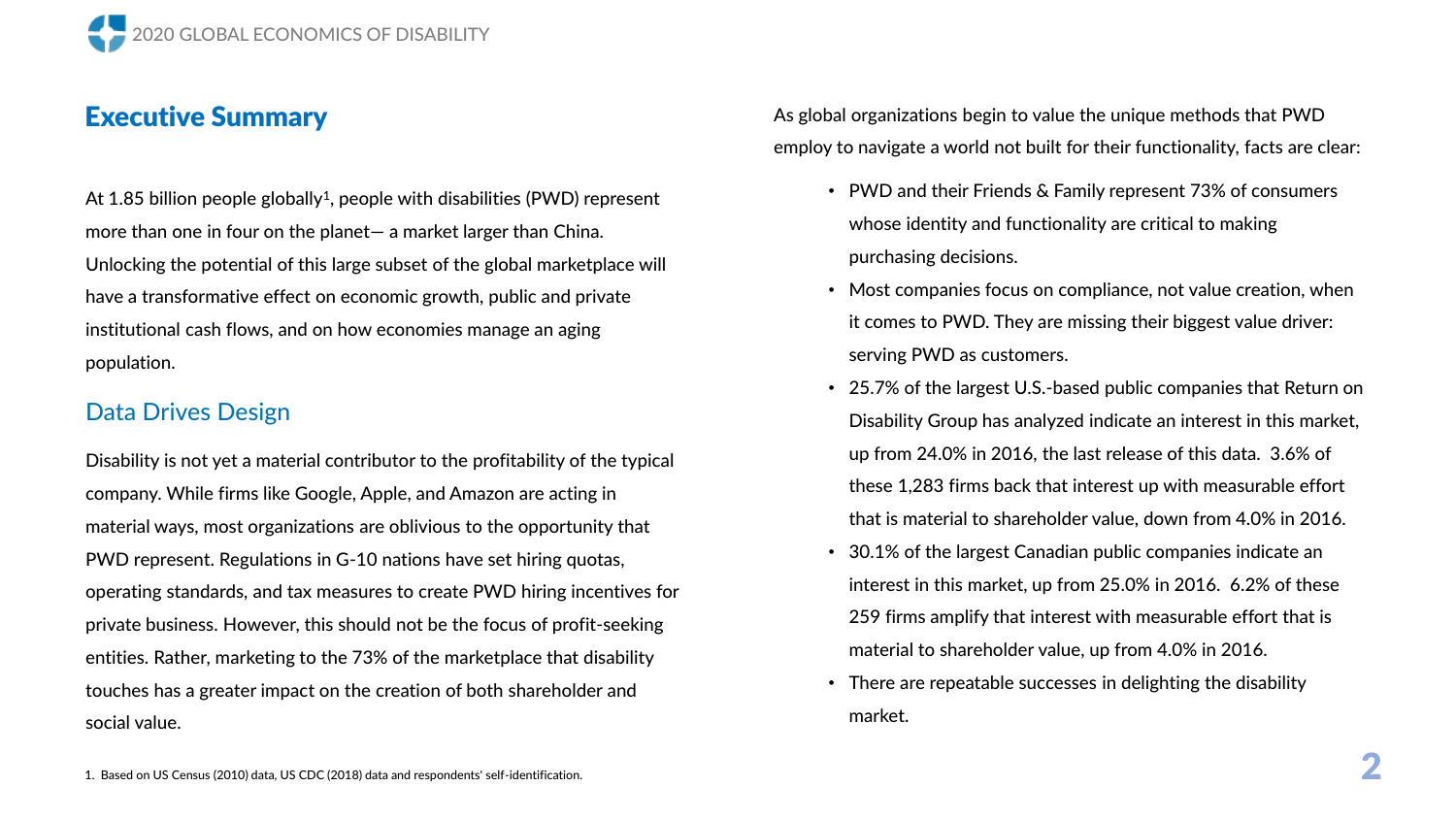# Disability Market Snapshot – Demographics

Disability begins with identity. An individual with a learning disability may develop alternative methods for interacting with environments which may cause them to develop an identity as having a disability. The 'tag' of disability, historically rooted in medical terms, is a matter of selfperception. Identity is key, as it impacts the relationship between individuals, brands, and organizations as customers and employees.

# As of 2018, 80.3mm people, representing 25.7% of the non-institutionalized population in the United States, identified themselves as having a disability. 2

Closely related to disability identity is an individual's functional difference to the "norm". This functionality is created by a medical diagnosis, but in practice causes an individual to adapt to a world designed for the "average user". The demands of PWD are similar (if not identical) to core users of products and services, but those demands are amplified. These 'extreme users' are ideal test markets for brands seeking to innovate and discover new ways for delighting core customers and growing revenue.

The best methodology of data collection for self-identification of disability is the U.S. Census. This approach was recently adopted by the U.S. Centers for Disease Control for a functional study released in 2018. Statistics Canada has also adopted this approach. The questions asked do not rely on medical diagnosis, but instead on how the individual assesses their own functionality. Making the logical assumption that disability does not recognize borders, the global estimate of the population of PWD is 1.85 billion people.<sup>3</sup>

#### Exhibit 1: Population and income data for PWD and their Friends and Family

|                                                  | <b>Global</b> | <b>US</b> | Canada            | <b>Europe</b> | Asia      |
|--------------------------------------------------|---------------|-----------|-------------------|---------------|-----------|
| <b>PWD Population</b>                            | 1.85B         | 80.3mm    | 9.1 <sub>mm</sub> | 123.9mm       | 1.15B     |
| <b>PWD</b><br>Income                             | > \$3.00T     | \$1.68T   | \$171.2B          | \$1.17T       | <b>NA</b> |
| <b>PWD</b><br><b>Disposable</b>                  | > \$1.90T     | \$1.28T   | \$82.2B           | \$547.1B      | <b>NA</b> |
| Friends & Family<br>Population                   | 3.43B         | 149mm     | 17 <sub>mm</sub>  | 229mm         | 2.13B     |
| <b>Friends &amp; Family</b><br><b>Disposable</b> | $> $10.71$ T  | \$7.10T   | \$538.5B          | \$3.07T       | <b>NA</b> |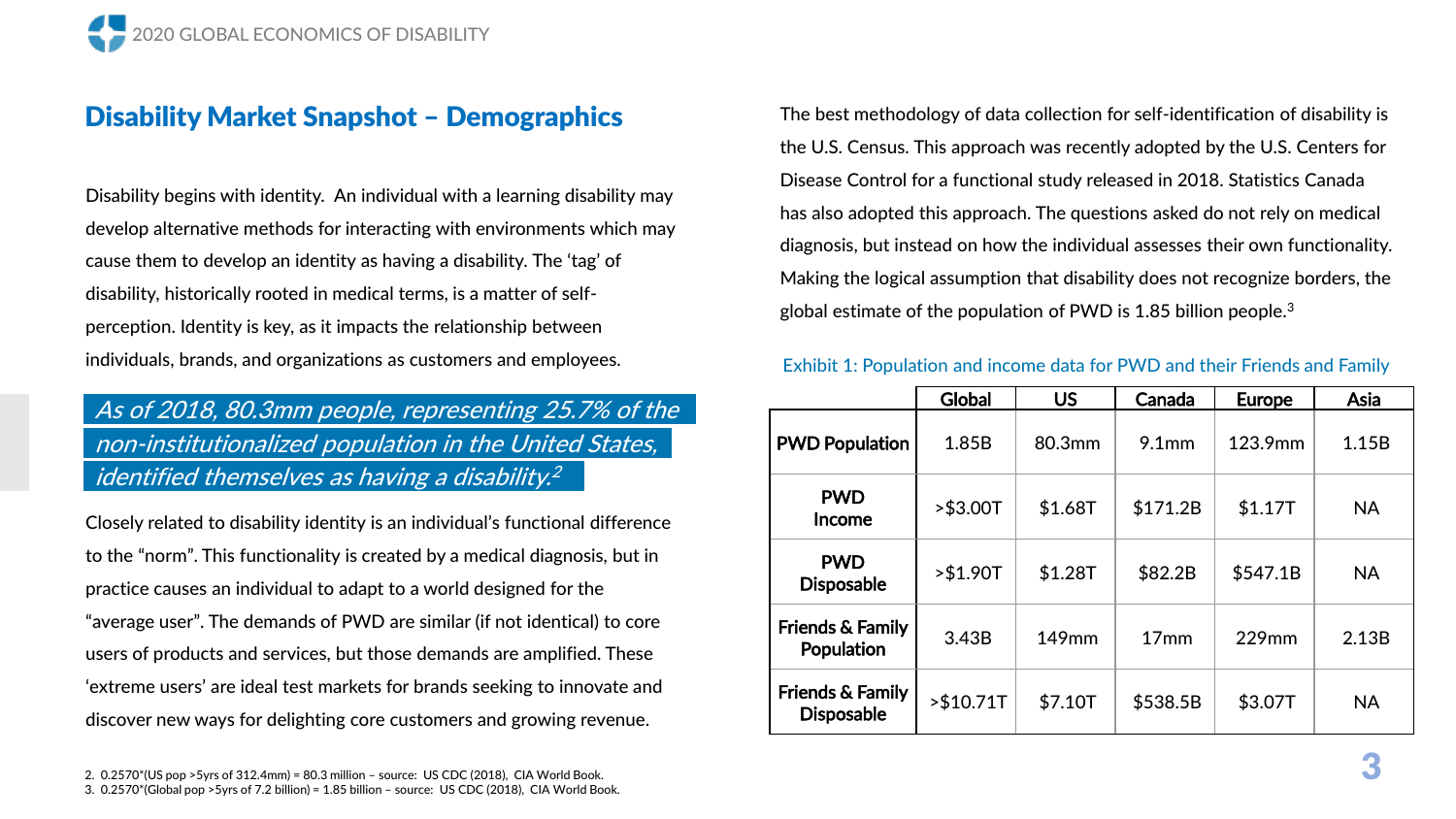

A key part of our research approach is to engage actual PWD in conversations regarding their experiences as customers and talent.

## When asked, people with disabilities say that between 75% – 80% of their customer experiences are failures. 4

The data and insight in the context of a specific experience is critical. Most of the insights are related to functionality, namely 'how' PWD consume/use/experience things and/or environments. Researchers can harvest these insights to increase utility and ultimately gain pricing power.

#### People with Disabilities

The disability market is not exclusively wheelchair users, Braille readers and sign language gurus. Individuals with visible disabilities constitute fewer than 29% of PWD.<sup>5</sup> 71% of PWD have non-visible disabilities such as a cognitive disability. The interplay between identity and functionality in a specific experience context has profound design implications that routinely stretch to core users and positively affect economic value.

#### Friends and Family

This large group represents family, friends, and those that have an innate

reason to understand disability and its impact on those with whom they have an emotional connection.

#### Exhibit 2: Demographic analysis of the disability market



4. Based on focus group and surveyed feedback generated by The Return on Disability Group Inc. beginning in 2008. Sample size = 753 PWD in Canada and U.S. 5. U.S. Census Bureau Current Population Report: Americans With Disabilities: 2002 (P70-107) by Erika Steinmetz 6. Using a 1.85:1 ratio to PWD. Income assumed using mean levels in United States, EU and Canada.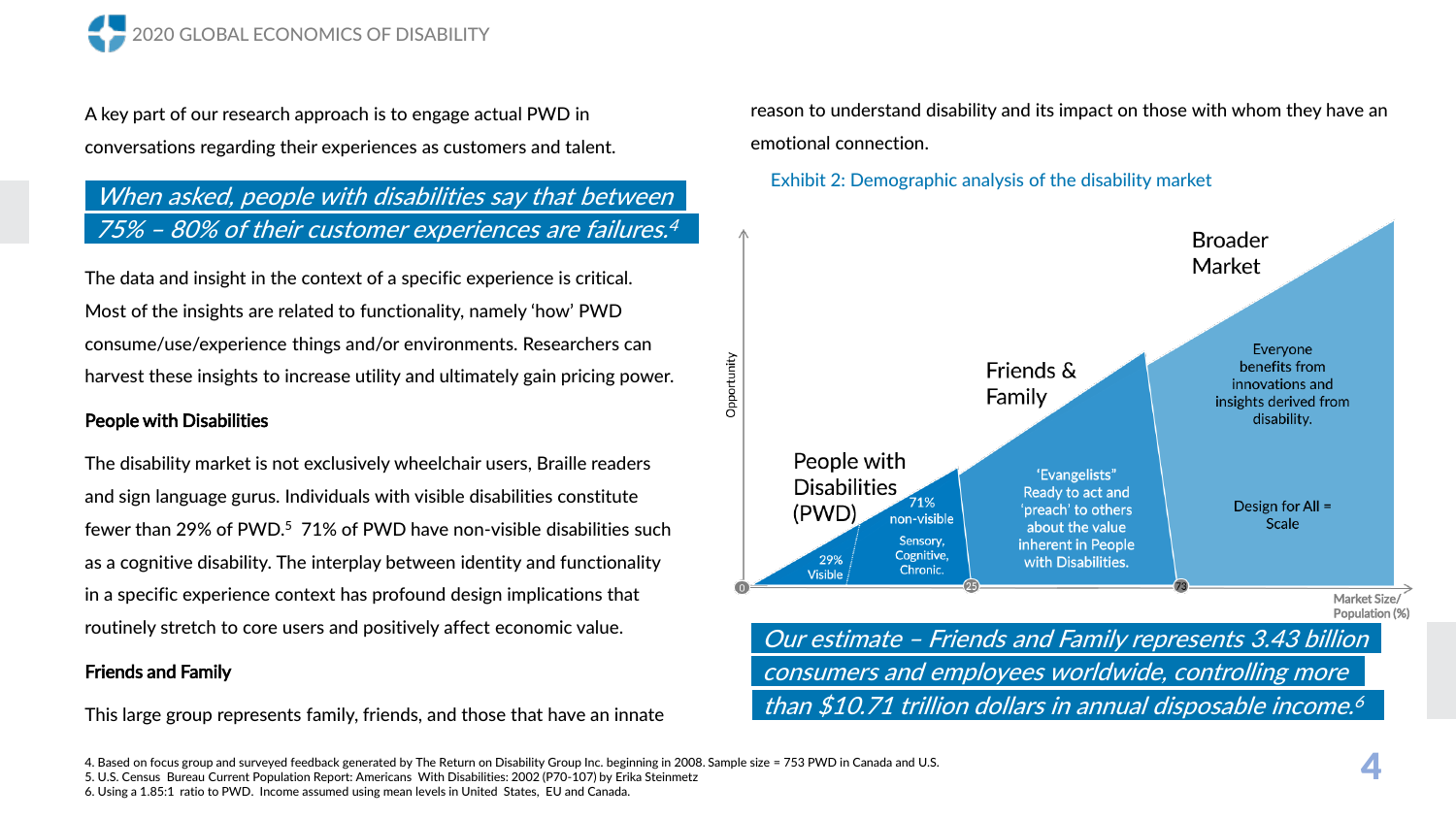

#### Baby Boomers (age 55+)

In the United States, Boomers account for more than 77 million people between the ages of 56 and 74 with an aggregate annual spending representing 52% of aggregate spending in the US.<sup>7</sup> This segment controls more wealth than in any previous generation.

As people age, their needs change. These same individuals will not fade quietly into retirement, maintaining their identity as consumers and employees well beyond age 65.

## The prevalence of disability above age 65 is 51.8%.<sup>8</sup> Experiences and workplaces must adapt to demand.

As the functionality and demands of this influential group change, both the private and public sectors must adapt to attract and delight. This occurs by listening to the voice of the customer to understand and design for delight. As Boomers transition out of the economy, they are transferring their wealth to Millennials who act on "social" demands in ways their parents did not. Brands must act on these "new" demands to avoid losing this valuable generation extension as lifetime customers.

#### The Broader Market

It is critical that disability is not viewed in isolation from the "norm" but is levered as a part of the broader consumer and talent marketplace. The amplified functionality that PWD manage as their routine experience has proven to be a valuable tool for product and experience design.

## That is because insights and innovations derived from disability improve the experience for all.

Implemented effectively, product development and customer experience are innovations proven to drive firm-wide ROI. For example, experiences that are intentionally designed by leveraging how people with cognitive issues consume data are more attractive to core customers that are bombarded with useless information at the check-out, improving the retail experience for everyone. Technology and process that benefits PWD evolves into technology and process that benefits all consumers. When you simplify and shorten a warehouse process for someone with limited mobility, you simplify and shorten for all while driving down cost. Designing an "app" that only meets "accessibility standards" may meet a compliance mandate but misses the opportunity to improve the total service experience connected to the ecosystem that support the "app".

- 7. [https://usa.visa.com/partner-with-us/visa-consulting-analytics/baby-boomers-still-outspend-](https://usa.visa.com/partner-with-us/visa-consulting-analytics/baby-boomers-still-outspend-%20millennials.html) millennials.html
- 8. US Census Bureau, Americans with Disabilities: 2005 Table 1.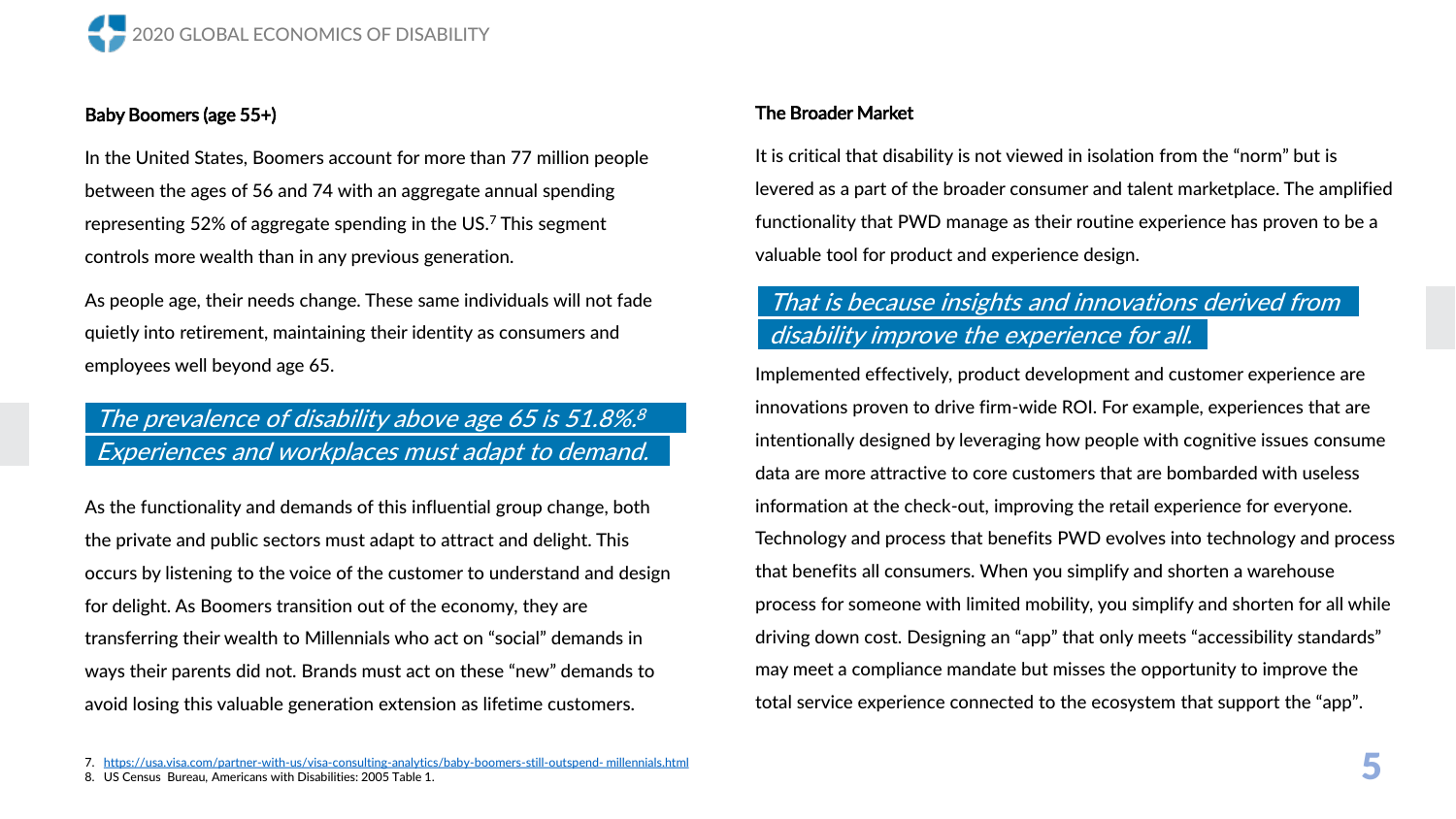# Market Trend Analysis

Design has overtaken compliance as the focus for leaders in disability markets, changing which actions are prioritized and which teams own success. Regulations have succeeded in causing companies to act, but for 95% of these firms, these actions are not meeting the customer's requirements and unrelated to delighting customers and/or talent. The biggest failure of these regulations is that they incentivize a compliance mentality. They should instead focus on encouraging brands to build auditable process that delights disability markets. The process must be auditable, less for regulatory purposes, but most critically for continuous improvement over time. After all, that is the spirit of these laws.

A decade ago, the "business case" for acting in disability markets was unknown and unproven. Today, high quality organizations understand the potential returns earned by intentionally reaching out to PWD and adjusting product and experience design. Successful firms have largely ignored "standards" and resulting "regulation", focusing instead on demands of the two primary cohorts of people that fuel their organization: Customers and Talent.

#### Customer Trends (or Citizens – in a public sector context)

In disability markets, economic value is generated by delighting customers.<sup>9</sup> Revenue growth and cost reduction from customer relationships outstrips cost and productivity gains from employing PWD. While customers in disability markets shift spend based on identity and functionality, revenue growth goes beyond delighting PWD-linked customers. Leveraging "extreme" functionality to improve core design is where the largest potential returns exist.

Approximately 5% of our research universe of 1,500 large firms have acted to build insights from disability into their core offerings, focused in three areas:

- 1. Product design largely focused in consumer technology
- 2. Experience design emerging area of activation, led by digital banking/retail
- 3. Packaging design levering sustainability as an impetus for change

These actions increase returns, increase utility and delight all customers, including those with "extreme" functionality. Companies in consumer technology and packaged goods have proven value via low-cost re-tooling and software changes and are now growing process into areas outside those initial efforts. They are re-investing gains (and more) driven by realizing initial low-risk success.

Activation on revenue growth is the primary value driver for most firms.<sup>9</sup>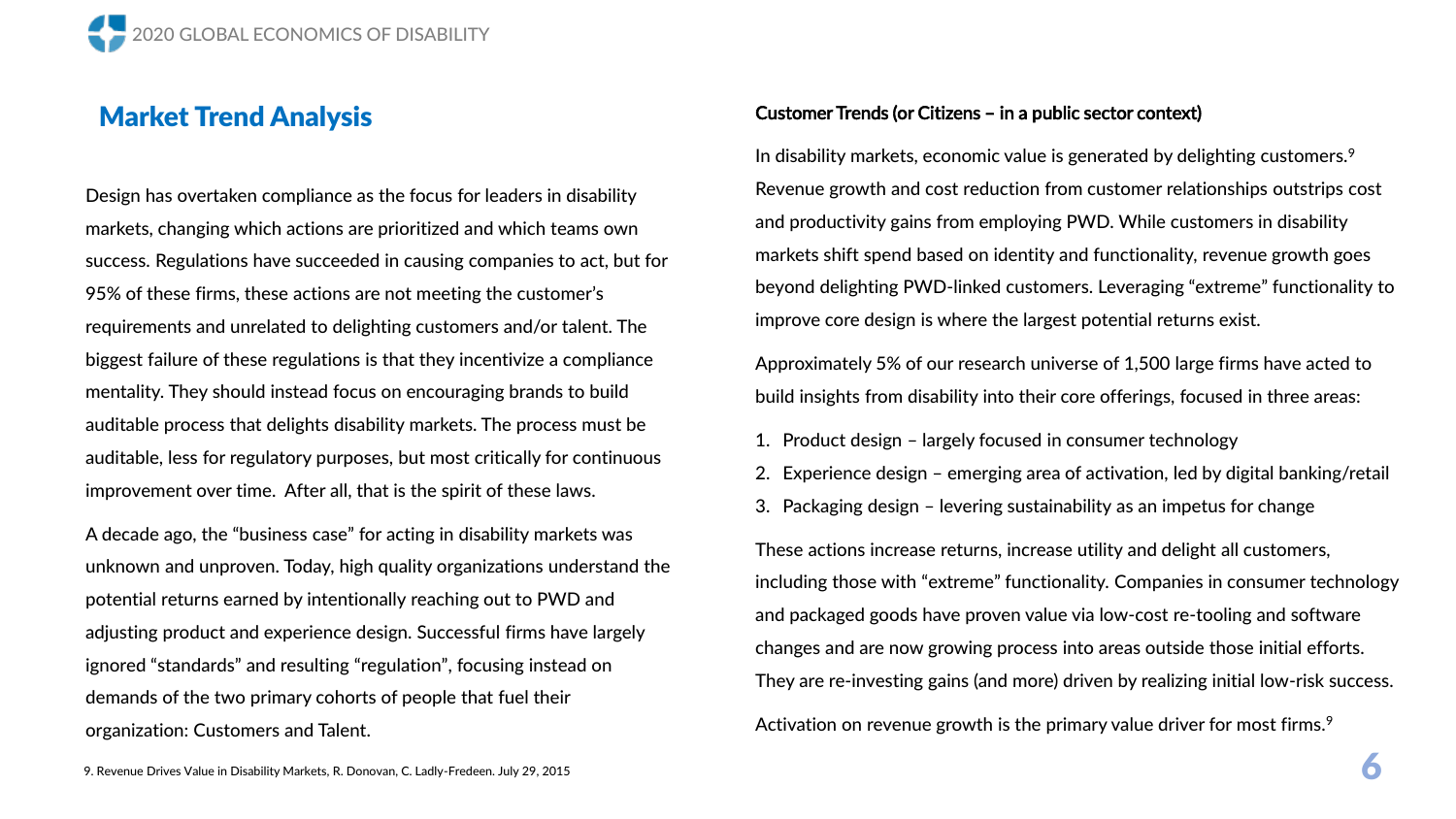

#### Talent Trends

Government-led employment schemes have failed since the late 1980's. Conversely, when companies focus on value drivers specific to their organization and their traditional talent base, success occurs. Recruiters have had limited success hiring knowledge workers, service professionals, and process-heavy manual labor. Missing is repeatable process and scale.

The dominant result for almost all firms globally is failure in recruiting, hiring, and engaging PWD. There are clear reasons for these failures:

- 1. Relying on PWD agencies agencies are not connected to talent base.
- 2. Focus on disability PWD demand success, not accommodation.
- 3. Condition hiring PWD are not conditions. Not all Autistics are coders.

Scaled and process-driven success in hiring and engaging talented PWD is rare. Firms that pro-actively seek PWD within their traditional talent pipeline have success. They focus on career success of the employee, and have been sincere to source talented PWD – not using diversity PR. They are building tomorrow's leaders, not gathering quota hires. Those focused on compliance lack sincerity. Without sincerity, there is no trust.

Success relies on leaders acting to achieve business value of hiring PWD, and employees that trust that managers value their contribution.

#### COVID-19

No analysis of 2020 would be complete without a pandemic lens. Response to "viral" life experience has generated observations regarding how those who manage functional disabilities interact with the designed world.

Observation #1 – The functional demands of disability markets have been proven. Retailers have instituted "special hours" for PWD and "older folks" in response to their functional needs. The reflexive response was to reserve the first hour of the day for overnight cleanliness and an enriched service experience. The debate about whether these demands exist, and in financiallyviable volume, is over. The adjustment to these demands during a public health crisis are not optimized for experience or revenue generation.

Observation #2 – Working from home is possible and productive. PWD have experienced flexible work arrangements and have built mechanisms into their routine to maximize productivity. Remote work became the "norm" during the crisis; these mechanisms can be studied to enhance productivity for all remote workers. There is a perceived productivity gap associated with remote work. Now that it is a "norm", that gap must be eliminated. This principle can also be applied to digital retail and service delivery.

COVID-19 has proven functional demands inherent in disability markets.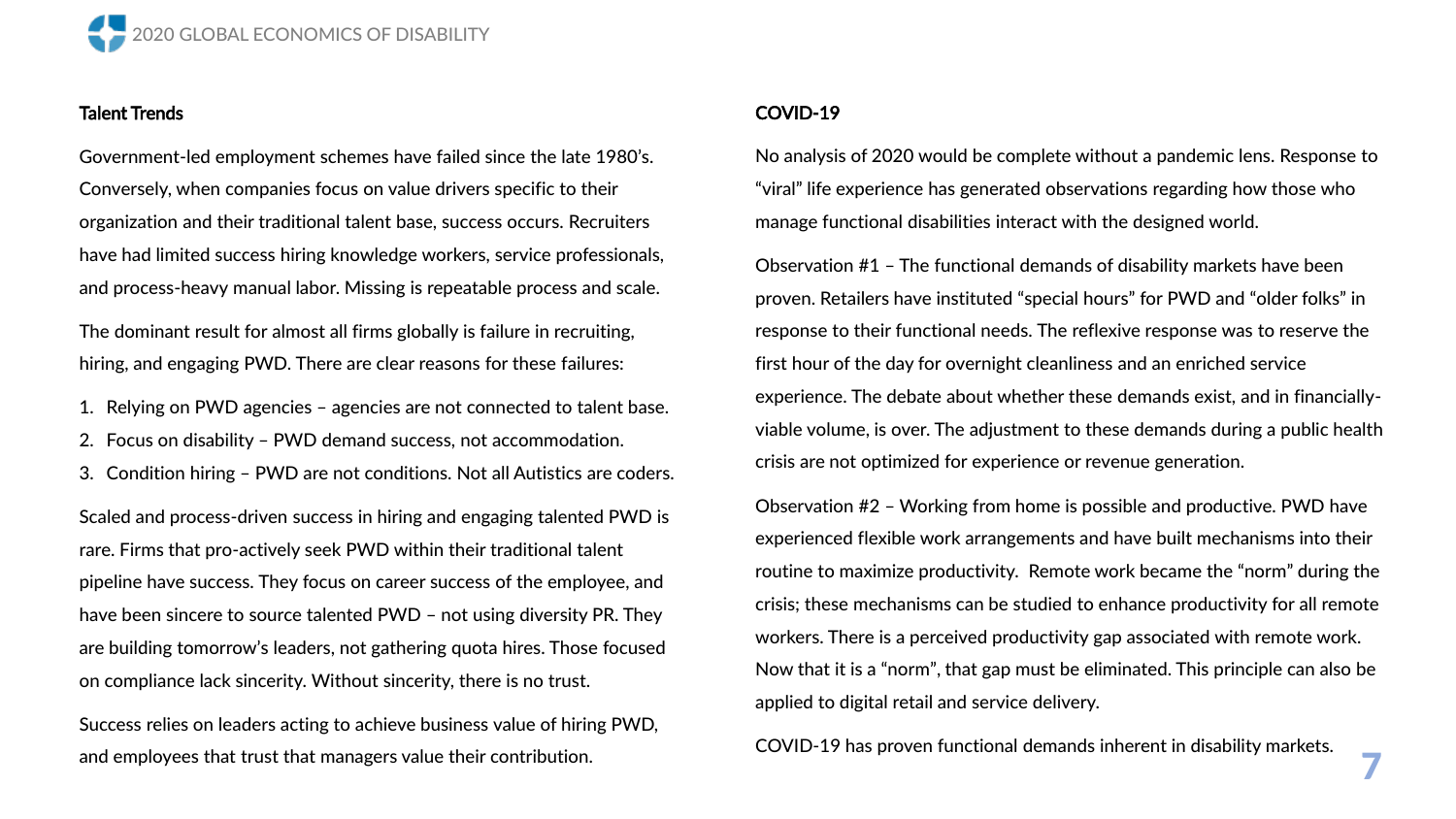

#### Media Trends

In the first iteration of this paper, published in 2010, there were 23 companies in our research universe employing PWD-targeted messaging in their advertising efforts. 17 of those imprints were from brands based in Canada. At the time, these efforts could be described as "gestural". Times have changed, with savvy brands featuring PWD up front. In 2019, 104 companies in our universe employed PWD in their media footprint.

Three types of PWD imprints are being deployed successfully as core elements of global brands reach out to core customers:

1. Original content – Key properties feature PWD stories and characters Advertising - Tech/consumer brands feature PWD in every advert 3. Global CSR/PR – Disability seeps into Sustainability, results unclear

Only #1 and #2 impact the value of the firm directly. Content and advertising increase revenue. Of those firms acting materially in disability markets today, all have publicly stated that innovation, customer delight, and revenue growth caused their behavior change. Not a Strategic Development Goal. Not a Pledge. Yet, more than 90% of messaging today in disability markets is squarely in the CSR/PR category.

Businesses must shift messaging to support design that delights customers.

#### The Diversity Quandary

Diversity programs have failed to achieve their potential. Corporate diversity programs were born out of a reaction to regulations around "affirmative action" hiring. Some programs have evolved into responses to demand that differ from the "norm". Recent protests lay bare demand for delight. Brands must respond.

Customers and employees carry traits that are different from any one brand's core persona. The best brands build that ethos into their daily operations, typically outside of diversity. Actions led by human-centered design and insights to dive deep into human empathy add value by improving experiences with specific products and services. The insights and models to impact experiences are found by investing to understand "different" use cases and routinizing "difference to improve the norm". It takes design-thinking and operational excellence. Compliance and charity is a blunt tactic to mitigate noise and risk.

Today, the budget and head-count exist under the CHRO or General Counsel. The opportunity is to repurpose diversity teams to be insights and design-driven, reporting to the leader who owns customer experience. This aligns the value chain and provides the right incentives to act in the interests of customers, employees, and shareholders. The only "awards" that matter are delighted customers, the best employees, and outsized returns to shareholders.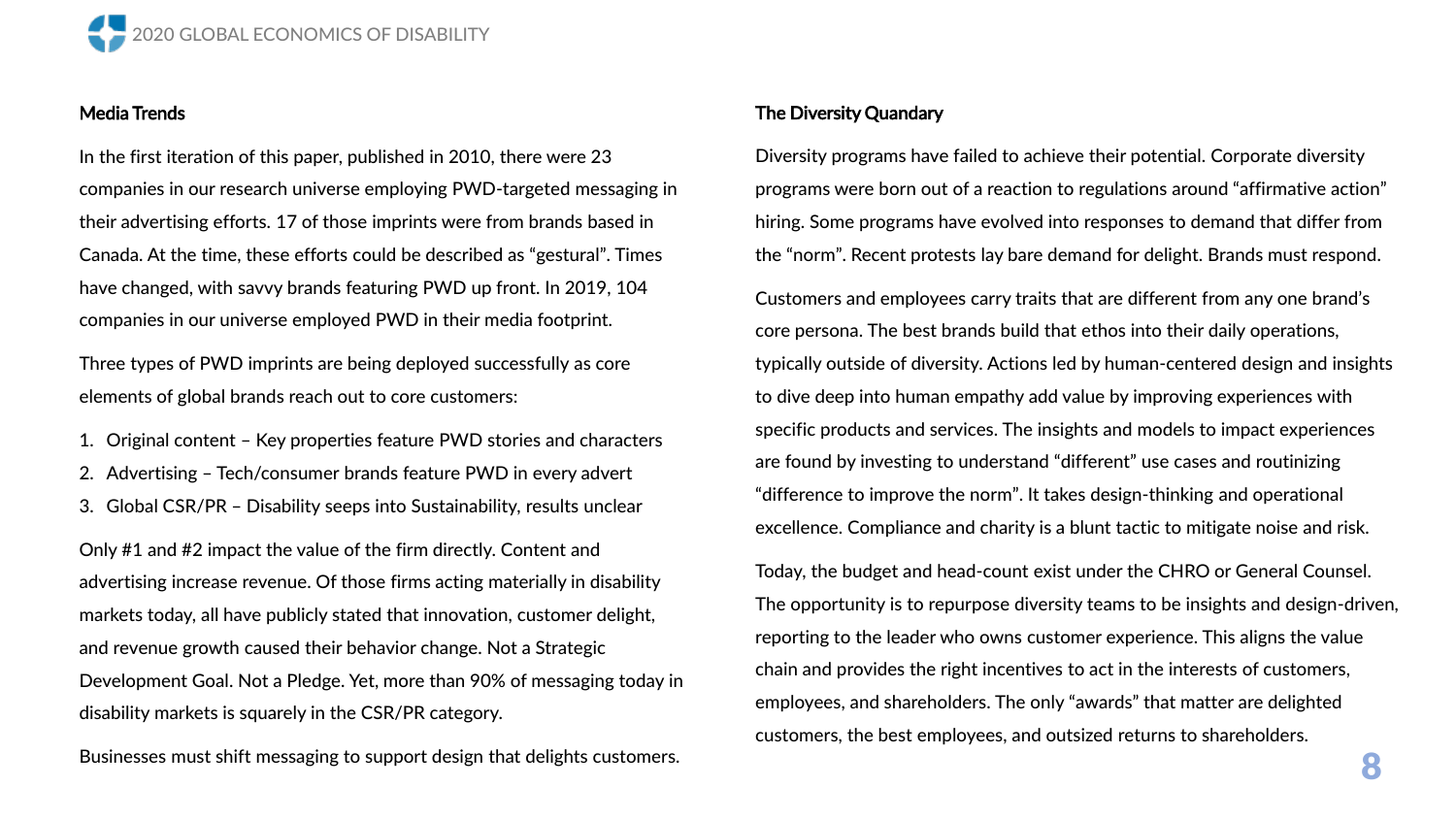# United States: Companies that Create Value in Disability Markets

The Return on Disability Group identified best in class firms for PWD. Listed below are the top large U.S. public companies, listed alphabetically, as per the Return on Disability Model as of December 31, 2019.

# Information Technology – Alphabet Inc.

# Alphabet

Alphabet became the #1 firm in our North American universe for disability in 2015. The firm has a robust approach to leveraging PWD in their innovation pipeline across product verticals. Our research indicates PWD components in the majority of R&D efforts. Alphabet has continued to build internal muscle focused on disability functionality by assigning senior design leaders to the file, learning from and adapting to functionality gaps in its platforms. This process-driven approach is a critical indication of embedded disability functionality in design. Alphabet has been the leader in PWD talent for years because of how they attract talented PWDs, but the commitment to functional design keeps the firm in our #1 position.

## Information Technology – Amazon.com Inc.



Amazon has designed and built its digital platforms by leveraging disability functionality to improve ease-of-use without losing focus on maximizing the customer experience. Built into merchandising, logistics systems, packaging, and Alexa are design features that make the experience possible, and often superior, for PWD. Amazon states that actions in disability markets are key to its "vision to be Earth's most customer-centric company". It is not merely compliance, but key to innovation and maximized customer experience.

# Information Technology – Apple Inc.



Apple has had the most interesting journey into and through disability markets. As an early adopter of the "extreme user" design approach, their platforms are almost natively designed from disability functionality. Where Apple stands out is in how the firm has weaved this ethos beyond technology into packaging, retail stores and service delivery. Apple's most powerful act in disability markets is seamless incorporation of design elements into their branded ecosystem. No need for call-outs, because as users tell us "stuff just works".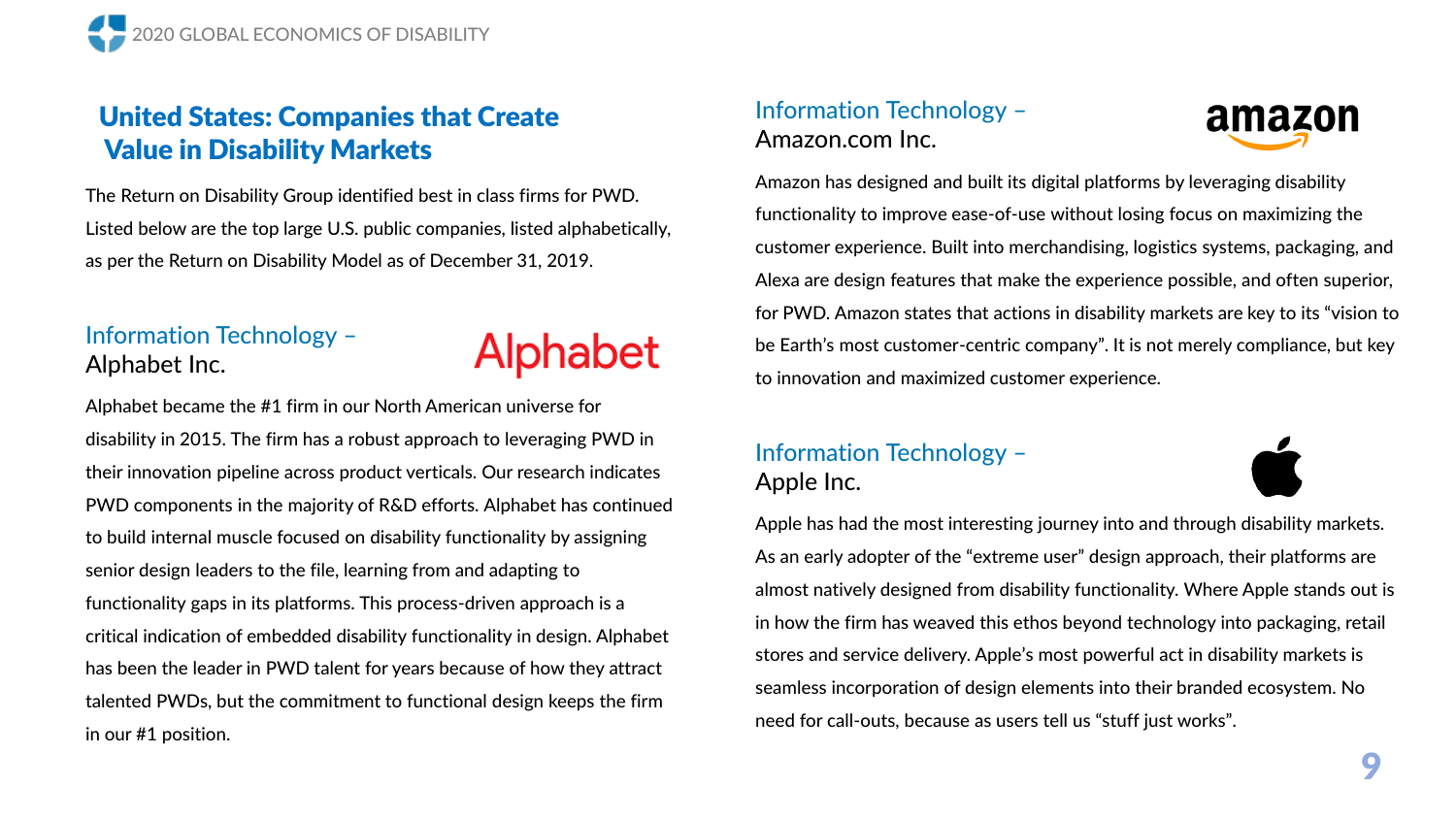

# Consumer Discretionary – Helen of Troy Ltd.



In 2004, Helen of Troy acquired OXO. OXO is best known for its design approach by its founder designing tools for his wife who managed arthritis. What began as a potato peeler has grown into an industrychanging design ethos that has expanded beyond the kitchen into household utility and product design for babies and toddlers. Consumers demand simple. Consumers demand ease-of-use. OXO delivers delight.

#### Health Care – Insulet Corp.

**Insulet** 

The Health Care sector tends to get disability wrong simply because people with disabilities are viewed as patients first, customers second. Customer experience is generally an afterthought. With its Omnipod drug delivery system, Insulet has found a way to simplify routinized delivery into the body of complex drug therapies such as insulin for those managing diabetes. The benefits are both clinical and lifestyle (improved convenience) related. The pods simplify use and they just look "cool", allowing for enhanced identity for some customers.

### Consumer Discretionary – Lennar Corp.

# **LENNAR**

As homebuilders adjust to shifting demographics and technology trends, they are designing new offerings to attract homebuyers. "Next Gen" delivers for older customers who wish to age in place with their family. Billed as a "Home Within a Home", customizable offerings allow parents to live independently. These products position Lennar well, particularly as Boomers shift away from long-term care facilities – a trend that will be accelerated by COVID-19.

## Information Technology – Microsoft Corp.



Microsoft has been active in disability markets for decades but has materially accelerated their efforts under Satya Nadella's leadership. Mr. Nadella, who has a close family member that manages a disability, combines that experiential knowledge with a passion to lead teams to design exceptional experience, accelerating a shift for Microsoft from a compliance footing to one of "extreme user" design. Microsoft has been successfully hiring PWD in small numbers and would benefit from a change in messaging that is more in-line with its brand of unlocking potential via technology.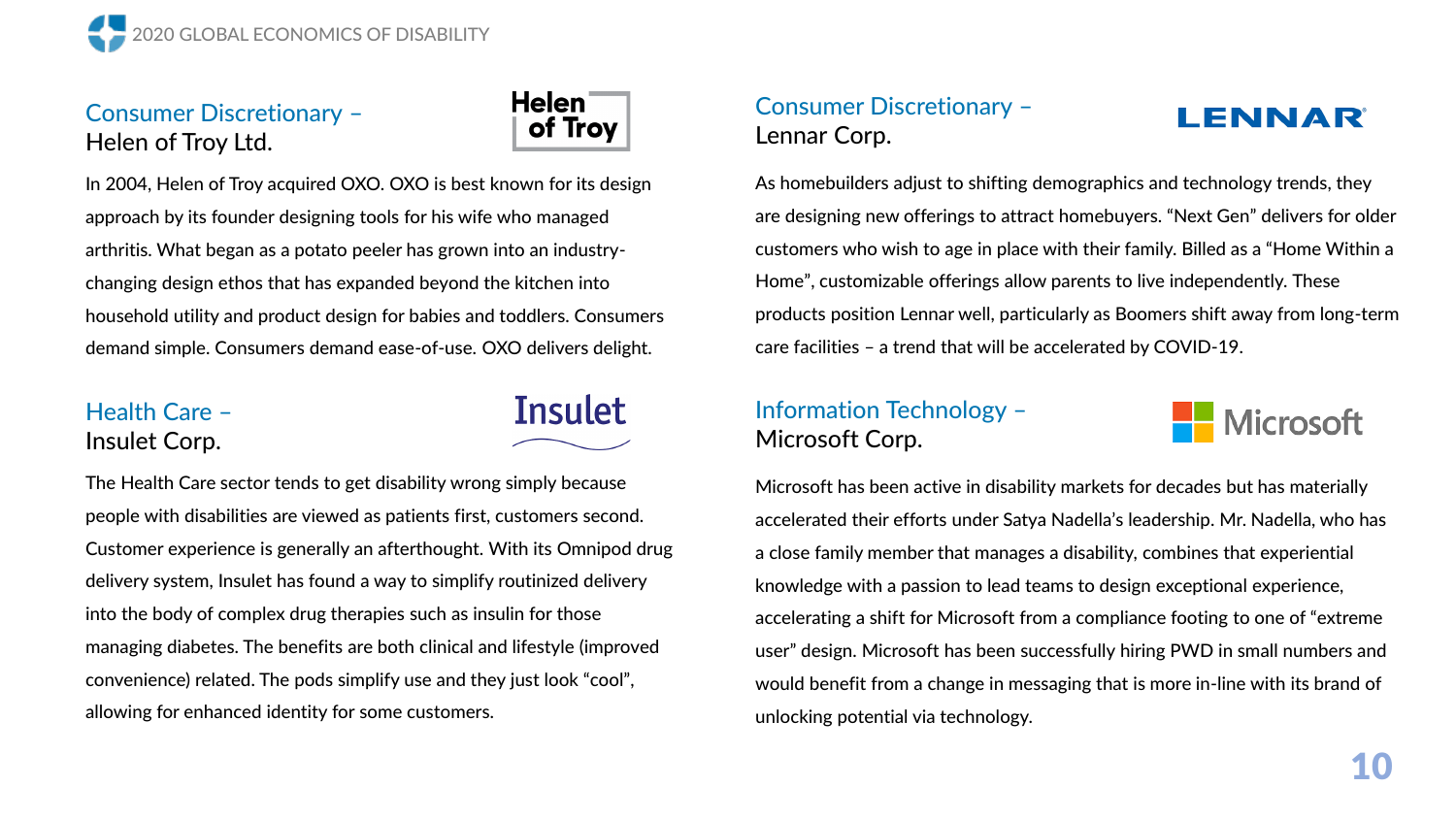

## Consumer Staples – PepsiCo Inc.



As an early leader in disability markets, in 2008, Pepsi used a Super Bowl slot to air a silent commercial aimed directly at the disability market. At the 2013 Super Bowl, PepsiCo sponsored the ASL interpreter for the national anthem. PepsiCo has made efforts in another area: they have formed public relationships with leading third party PWD talent recruiters. They have a design process for packaging and Food Services terminals with disability functionality at the core, beating the competition.

#### Financials – Wells Fargo & Co.

# WEILLS FARGC

U.S. Financial Services firms struggle with disability. They generally focus on responding to regulatory requirements, and the execution can only be described as poor. Wells Fargo has quietly emerged from the herd as a leader. In recent years, the firm has focused on digital design and external messaging in attempts to attract those in disability markets. It should be noted that Wells Fargo – and its banking peers – have a long way to go to catch up to technology and consumer goods brands.

# Consumer Discretionary – The Walt Disney Co.



A Disney theme park is an excellent example of through-put efficiency. The company has designed its theme parks to process a large number of customers as quickly as possible, without losing focus on maximizing the customer experience. There are numerous design features incorporated that make the experience possible, and often superior, for PWD.

The impressive aspect of how Disney deals with disability is the way in which they talk about it. It is not a compliance issue, but part of the customer experience, tapping into "extreme user" design, adapting innovations created for PWD for all customers.

The Studios business has featured characters with disabilities as key protagonists in most, if not all, of their releases since acquiring Star Wars. Obvious properties include the Star Wars saga, Finding Nemo/Dory, and Inside Out – but often the nods to disability are subtle, but powerful to audience members in disability markets.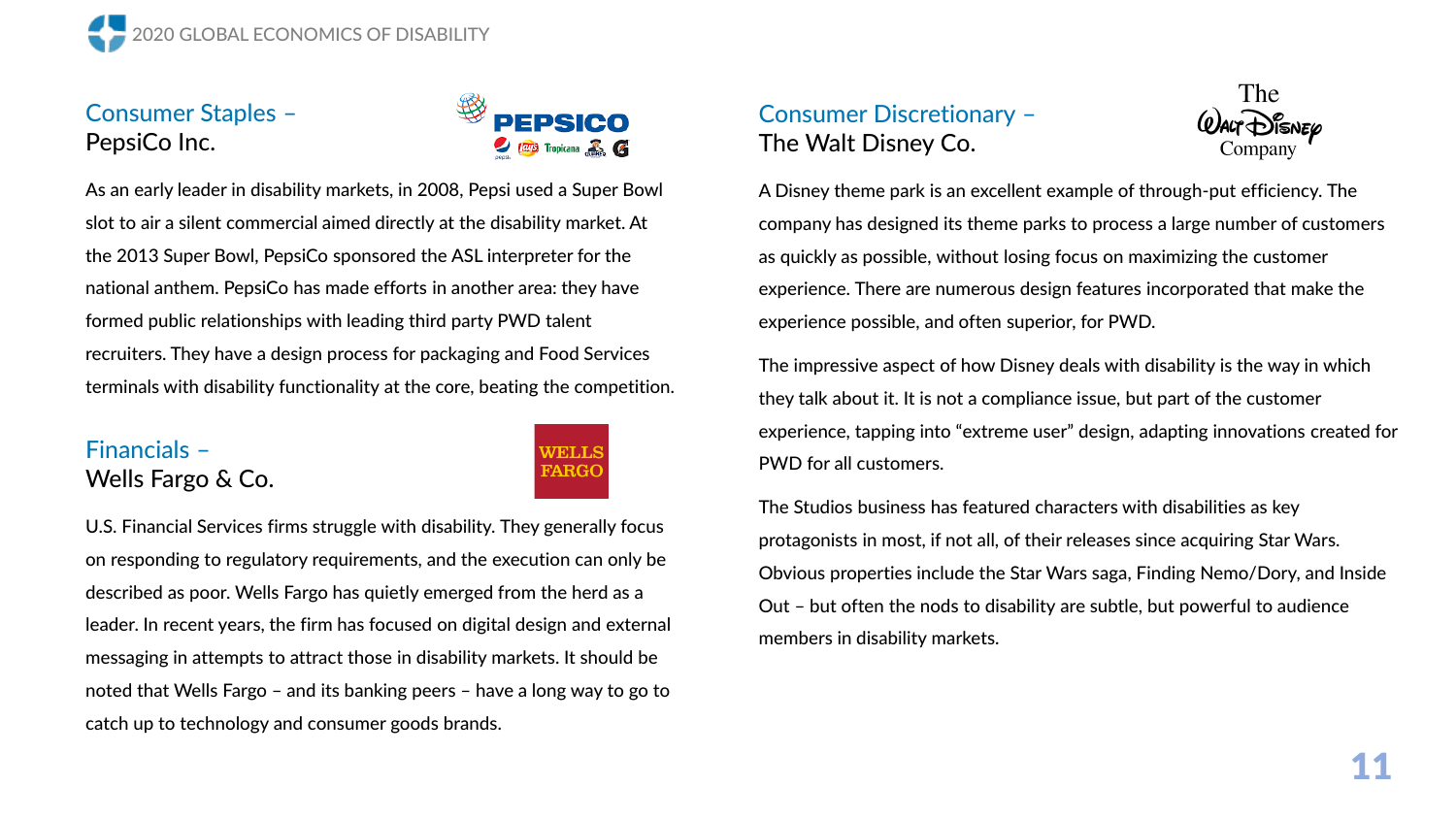# Canada: Companies that Create Value in Disability Markets

The Return on Disability Group identified best in class firms for PWD. Listed below are the top Canadian public companies, quasi-alphabetically, as per the Return on Disability Model as of December 31, 2019.

## Financials – TD Bank Financial Group



TD Bank leads its Canadian bank peers in its publicly observable activities in disability markets. TD remains the #1 company in our Canadian research universe. While its peers have been almost resolutely focused on meeting regulatory mandates, in 2013 TD shifted to focus on demand. In October 2019, TD Economics published the first research paper from a global financial institution measuring the economic impact of engaging disability labor markets and potential economic gains of \$50B in Canada. While TD partners with leading third-party recruiters in disability, they have been successful at building the in-house process required to attract and retain talented bankers. They have selectively placed PWD and Boomers in their ads—and have done so for many years.

# Industrials – Air Canada



While airlines have struggled in disability markets, Air Canada has been one of the better carriers. The level of service is superior to their North American peers. That said, this service is not process-driven and is highly dependent on individual staff and passenger volume at any given moment. The key to success is to seamlessly move passengers from entry to assigned seat, from assigned seat to exit, and every stop/checkpoint in between. This is a complex cuing optimization that requires a deep understanding of demand and a customer delight viewpoint, as opposed to a regulatory approach.

## Consumer Discretionary – Canadian Tire Corp



Canadian Tire has had success featuring athletes with disabilities in its core advertising cycle. While featuring athletes with disabilities is a common error for brands, it works well for CanTire. Why? The firm sells more than \$5B in sporting goods annually. Second, the brand is associated with Canadian pride and its core sports such as hockey and basketball. Management intent behind these efforts is clear, as the Chairman of the Board has been "pounding the table" publicly for years on the business value of delighting customers in disability markets.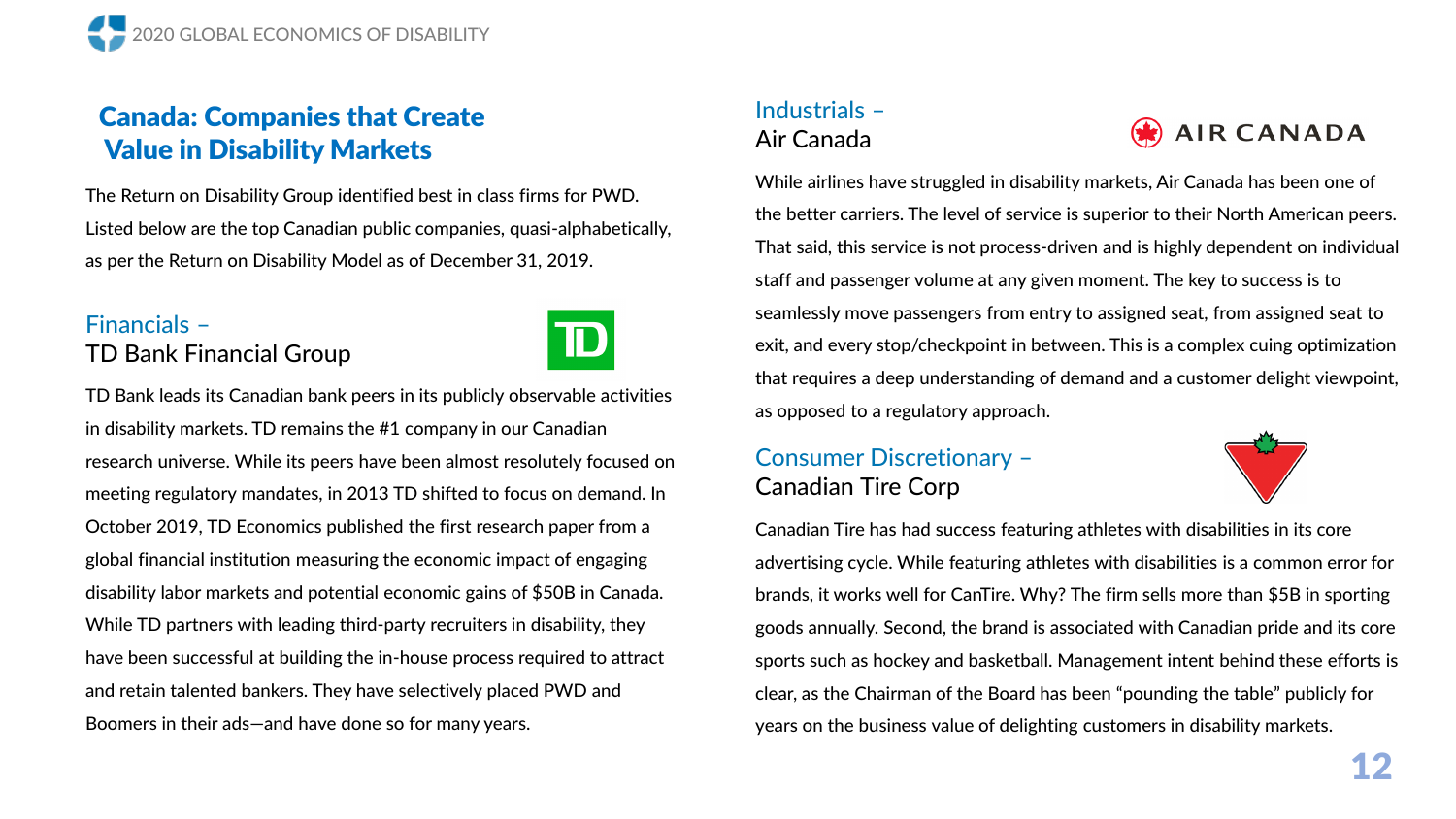

## Energy – Imperial Oil Ltd



Imperial Oil seeks to attract motorists with disabilities to their gas stations and stores by the simple device of inviting them to honk their horns to be served. This can serve as a step to a more sustainable and rewarding process to understand and design for disability functionality. Imperial Oil also makes explicit mention of recruiting PWD. The firm has asked its employees "what do you need to be at your best?" – an excellent step to initiate conversation around productivity tools (accommodations).

## Consumer Staples – Loblaw Companies Ltd



Loblaw has engaged in activity in the PWD market, signaling that it understands the opportunity exists and is 'testing' execution strategies. There is evidence of franchise-driven hiring efforts and collaboration for content creation with other firms and various levels of government. There is intent to improve the customer experience both in-store and via digitally-driven delivery platforms. In response to COVID-19, retail locations have added early "reserved" hours for PWD and seniors.

## Consumer Discretionary – Restaurant Brands International



Tim Horton's franchise owners have had success in hiring PWD into stores as both front- and back-of-house employees. One of the material costs of running a QSR restaurant is staff turn-over, often measured at 150%. By hiring PWD into these roles, these costs have been reduced to 40%. While our analyst questions the sustainability of this strategy, as it assumes the lack of mobility for PWD labor, it remains a material value proposition while available.

## Consumer Discretionary – Shaw Communications Inc

Shaw)

Shaw was an early leader in Canada due to how they managed to convert a heavy-handed CRTC mandate into a customer-centric conversation – even if that conversation is one-way. Shaw structures its "accessible" menu in a way that is relevant to how customers use their products and manages customer service inquiries as opportunities to delight.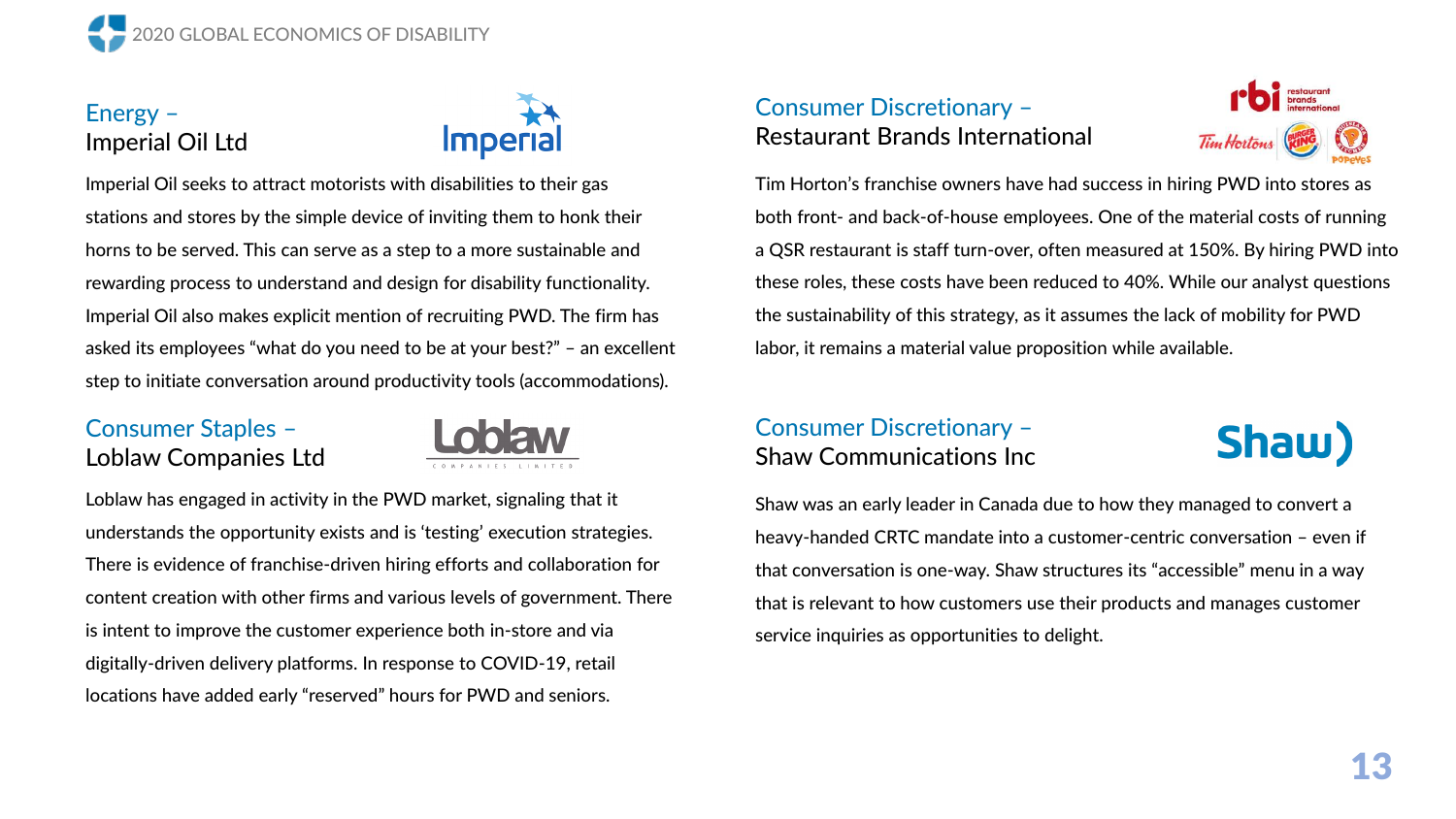

## Information Technology – Shopify Inc



New to the Return on Disability research universe since the most recent publication of these results (2016), Shopify is an example of technology firms that started acting on regulatory mandates but shifted to customercentered design. In our 2018 research cycle, we could only identify activity focused on compliance with Ontario's AODA regulation. These regulations are unenforced, rendering them as merely suggestions. In our most recent assessment, Shopify has developed an excellent on-brand messaging platform focused on digital accessibility. Less clear is user experience, due to the 3rd-party nature of Shopify's business model.

### Telecommunications Services – TELUS Corp



TELUS differentiates itself from its cable and mobile/landline competitors in two primary ways: 1) customer-focused experience and 2) innovation. Its activities in disability markets are in-line with its core approach to business. As is evidenced through its public regulatory filings, the firm has spent some effort to understand retail design from disability markets. TELUS has begun to focus on customer demand, while its competitors invest in narrow regulatory responses.

# Designing From Disability

A path to persistent and consistent process that leads to a delighted customer is the goal of a successful designer. In disability markets, this is no different. The nuance missed by brands is to extend the functionality of PWD to core customer applications. By understanding a core customer demand, that has been amplified by a disability use-case, designers understand demand in ways that had not been considered previously.

The science of design process is in developing a machine that extracts and shapes "positive/negative feedback" in a repeatable and scalable manner into an experience. The art of design process mines the right "positive/negative feedback" and translates it into a delightful experience that maximizes returns. There have been defined successes by brands in technology and consumer sectors that follow a repeatable path. This path has trisected into three areas:

- 1. Insights from Extreme Users
- 2. Adjusting the Design Process for Functional Demand
- 3. Managing Risk, Standards and Regulation (see full Report for details)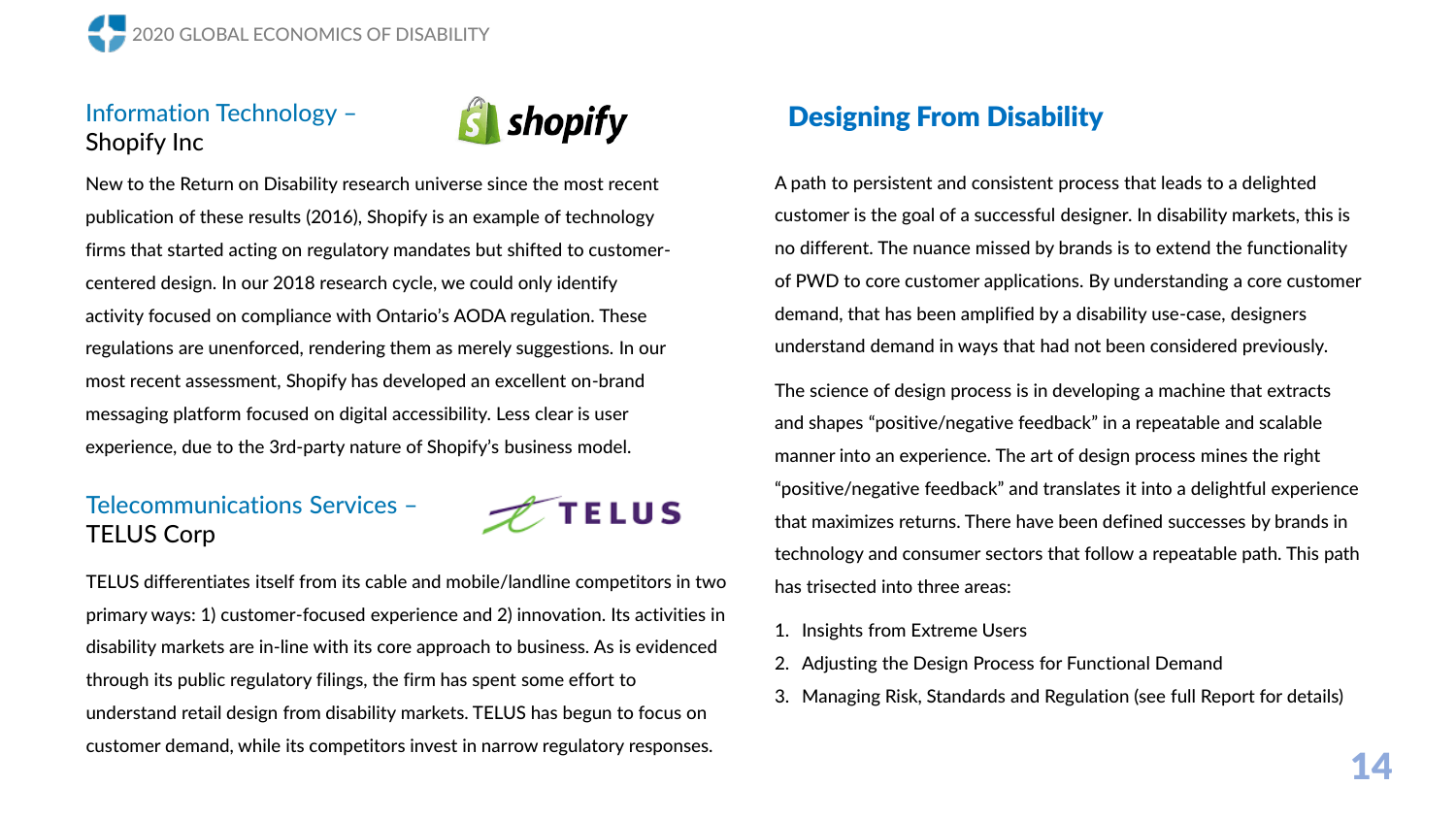

#### Insights from Extreme Users

PWD interact with a set of experiences that were not designed with their functionality as a factor in specifications. Some loosely refer to this as a "mis-match". In reality, "core-driven design" stems from an intentional approach to narrow inputs due to perceived efficiency, expediency, or laziness. The result is 90%+ of experience and product design fails to delight customers. The "wow" factor is absent, or at best, randomly generated rather than designed by process.

Innovation is bourne from extremes. To find break-through design, brands must get outside "normal" use. PWD experience a world that was designed for someone else. The reasons are less important than the reactions. In these reactions and CX failures are a treasure trove of "why didn't we think of that" and "head-to-desk" moments that form a Petri dish of innovation.

The demands of PWD are similar to core customers. The amplification of those demands can be wildly different, and that amplification is the source of value. A "pain point" or "wow moment" for PWD is likely an "ow/wow" for everyone. By actively seeking PWD user inputs, the likelihood for core user insights that lead to delight increases – the goal of innovation.

Gathering insights from PWD requires intentional process and outreach.

#### Adjusting the Design Process for Functional Demand

Models translate insights into repeatable and scalable results. Models are not ends unto themselves, but tools to ensure completeness and consistency.

# When modeling for disability functionality, the desired outcome is not PWD "accessibility". The goal is core customer delight. The model is a tool to achieve the goal.

Linking functionality beyond disability is critical to excite design teams beyond their current foot-prints. While an insight may apply to an amplified functional demand of PWD, extending that demand to core users has proven a successful muse for designers. A lens of disability functionality is leveraged by designers to help answer, "what is missing?", a key tool for innovation. One inspired designer is not an institutional success. To apply functionality consistently across experiences and time, process (and measured success) must survive human turnover. Brands that have been successful – Google, Apple, and Amazon – have built functionality into their standard operating and design models. "Heroes" and "Champions" walk out the door (and cannot scale). Successful models – linked to experience and revenue – persist. They evolve. They continuously improve. The best processes proactively seek new inputs, digest them. They absorb the bits that improve design and expel the bits that do not add value.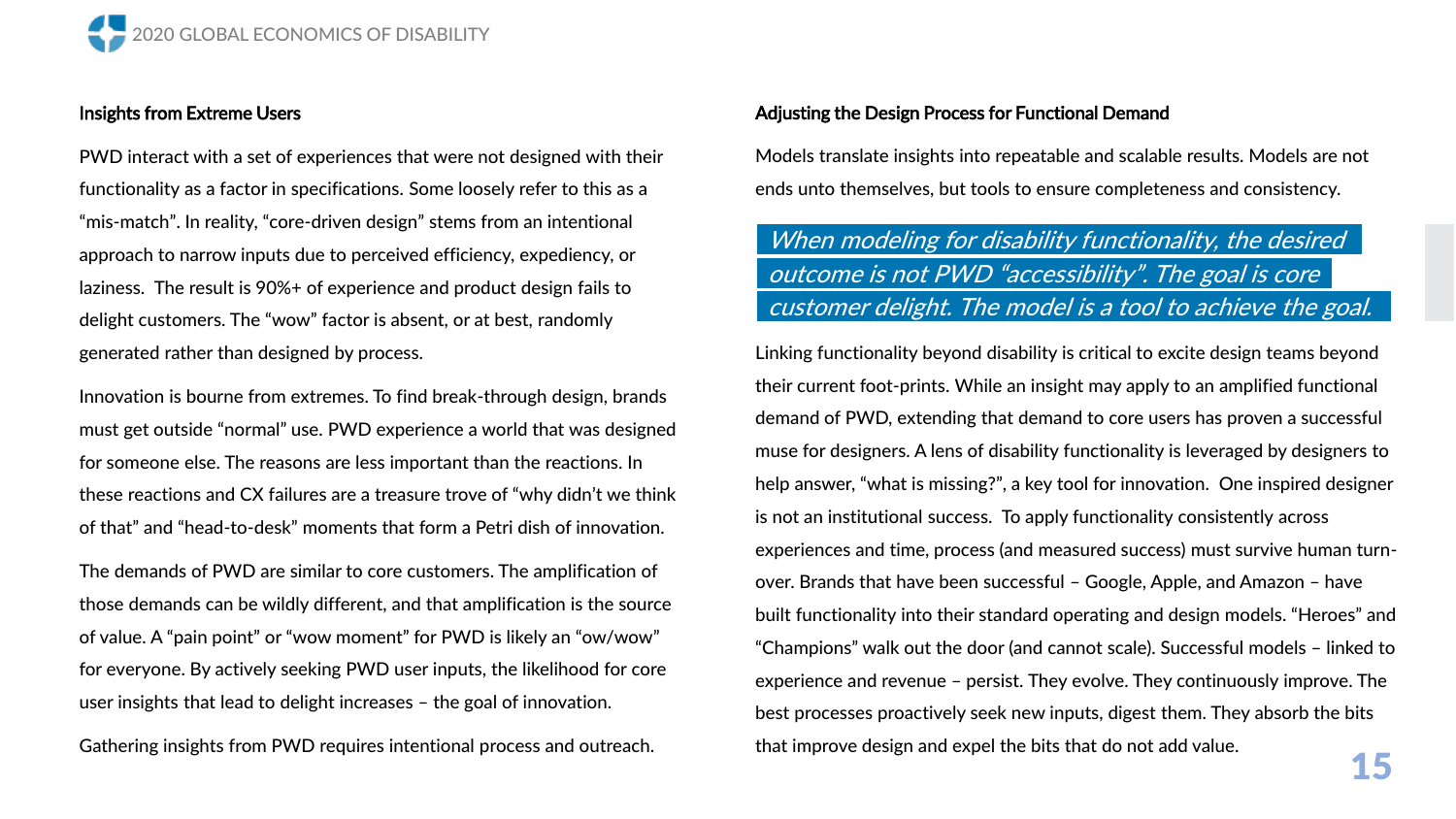2020 GLOBAL ECONOMICS OF DISABILITY

# Next Steps

As a body of evidence has accumulated since organizations have acted in disability markets since 2010 – there are now solid conclusions that can be made and scaled. Promising macro data has evolved into process that delights PWD and rewards shareholders.

# The question is not "why" engage disability markets, but "how" to translate the amplified demands of PWD for all.

#### HR does not own success – Owner(s) of Experience must be accountable

One constant amongst organizations that succeed in engaging disability markets is that a single senior business leader owns initial success and holds their team accountable for time-bound failure. This leader is in the C-suite and is charged with improving customer experience. While the CHRO or Chief Legal Officer may be accountable for a small portion of the overall result, none of the successes outlined in this paper came from HR/Legal. Yet, HR/Legal is where 95%+ of organizations acting today place accountability for success in disability markets.

These are three primary drivers of success from senior business leadership:

- Revenue growth causes corporations to change, not regulation or HR policy
- Managers act on direction from business leaders, not policy
- Budgets and mandates get set at senior levels, allowing direct accountability

#### Actions must impact Experience – Measure in revenue/cost (not quotas/equality)

In the US and Canada, diversity programs are a response to Affirmative Action (US) and Employment Equity (Canada) laws. There are similar regulations and responses in the EU, Asia, and LATAM. Our research shows that 95%+ of these responses are limited to policy and "awareness" campaigns. While these responses may be considered "first steps" by some, policy/"awareness" still dominate companies' actions 10 years later. This can only be considered failure as the action has no direct impact on customers or employees.

#### Insights  $\rightarrow$  Design  $\rightarrow$  Continuous Improvement

The first step in creating a framework for disability is experience research. Good managers act on observable facts. Design is a process, not an outcome. With quality inputs, design consistently churns out experiences that delight customers while maximizing net revenue. Finally, insights gathering and adjusting design is not a one-time execution. It is a living, breathing process that evolves with demand.